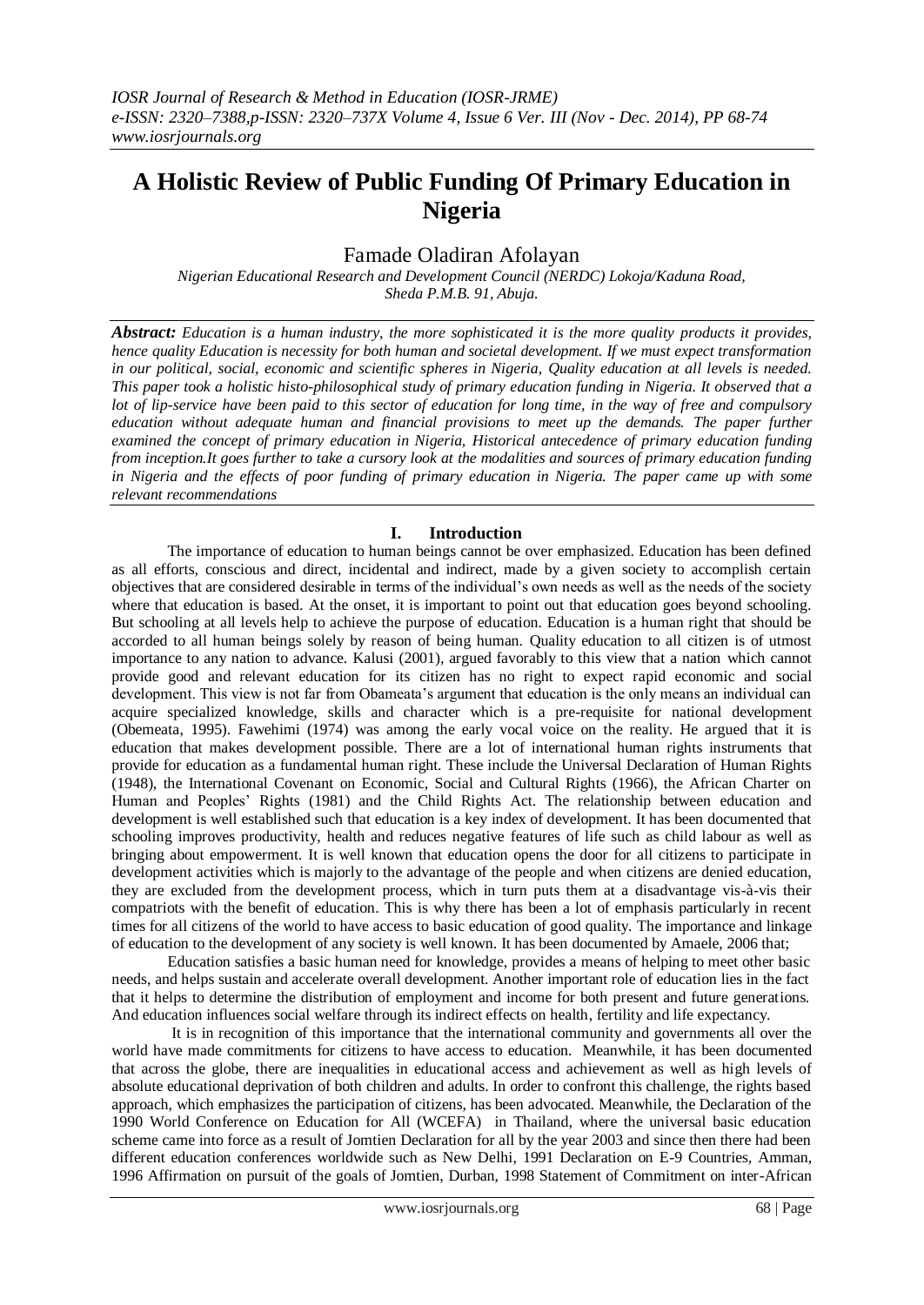collaboration for the development of education, O.A.U. Decade of Education in Africa (1997-2006) among others. It was stated at the conference in Article 1 that every person – child, Youth and Adult – shall be able to benefit from educational opportunities designed to meet their basic needs. This declaration was reaffirmed at the World Summit for Children also held in 1990, which stated that all children should have access to basic education by the year 2000. The World Summit for Children placed a lot of emphasis on raising the levels of female literacy. The most recent one was the Dakar, 2000 World Education Forum which made most African governments to embrace Education for All (EFA) by 2015 as an integral part of their poverty reduction strategy. In a bid to achieve education goals, the Dakar World Education Forum was held as a follow-up meeting to the WCEFA where new sets of goals were set to be attained by the year 2015. The goals include:

- i. Expanding and improving comprehensive early childhood care and education, especially for the most vulnerable and disadvantaged children;
- ii. Ensuring that by 2015 all children, with special emphasis on girls, children in difficult circumstances and from ethnic minorities have access to and complete free and compulsory primary education of good quality;
- iii. Ensuring that the learning needs of all young people and adults are met through equitable access to appropriate learning and life skills programmes;
- iv. Achieving a 50 percent improvement in levels of adult literacy by 2015, especially for women and equitable access to basic and continuing education for all adults;
- v. Eliminating gender disparities in primary and secondary education by 2005, and achieving gender equality in education by 2015, with a focus on ensuring girl"s full and equal access to and achievement in basic education of good quality;
- vi. Improving all aspects of the quality of education, and ensuring excellence for all, so that recognized and reasonable learning outcomes are achieved, especially in literacy, numeracy and essential life skills.

Four of the Dakar goals (Goals 1,2 3 and 6) address the issue of quality education. Similarly, the Millennium Developments Goals (MDGs) adopted in September 2000 at the United Nations Millennium Declaration has two of the eight goals devoted to education. They are goal 2 (to achieve universal primary education) and goal 3 (to promote gender equality and empower women).Meanwhile, a detailed study of this statement shows that the revolving issue in the process factor in education is adequate funding and management of available resources, the curriculum of study will be improved, necessary instructional materials provided, quality and quantity of teachers could be trained, recruited and retained and require teaching and learning facilities and environment would be achieved if education is given its priority with adequate funding. This then will mean the realistic attainment of quality output, which is quality manpower development.

No doubt, Nigerian education has for long suffered from inadequate funding and gross mismanagement of resources. To this end the quality of our education is in coma. This sympathetic situation anchors this study. This research is intended to critically examine the extent to which primary education is funded in Nigeria and its implication to the nation and education system.

# **Primary Education In Nigeria**

Section 2C of the National Policy on Education (FRN, 2013) describes primary education as the education given to children aged  $6 - 12$  years. It further acknowledged that, since the rest of education system is built upon it, the primary education level is the key to success or failure of the whole system. Primary education is the foundation of our formal education system. It is expected, at this level that every child at the age of six years should be admitted to the primary school which have a six years duration. Primary education does not only lay foundation of other level of education in Nigeria and other nations but it is the foundation of the sociopolitical and economic advancement of any nation (Nigeria inclusive) (Amaele, 2006). The truth is that no matter how magnificent a building may seem or how expensive it may be, if it lacks solid foundation, it is doomed to collapse. It may not only collapse, causing economic waste, but may result to the death of it occupants.

The Six cardinal objectives of the Primary education in Nigeria, according to the National Policy on Education (FRN 2013) are to

- a) Inculcate permanent literacy, numeracy and the ability to communicate effectively;
- b) lay a sound basis for scientific, critical and reflective thinking;
- c) promote patriotism, fairness, understanding and national unity;
- d) instill social, moral norms and values in the child;
- e) develop in the child the ability to adapt to the changing environment; and
- f) Provide opportunities for the child to develop life manipulative skills that will enable the child function effectively in the society within the limits of the child"s capability.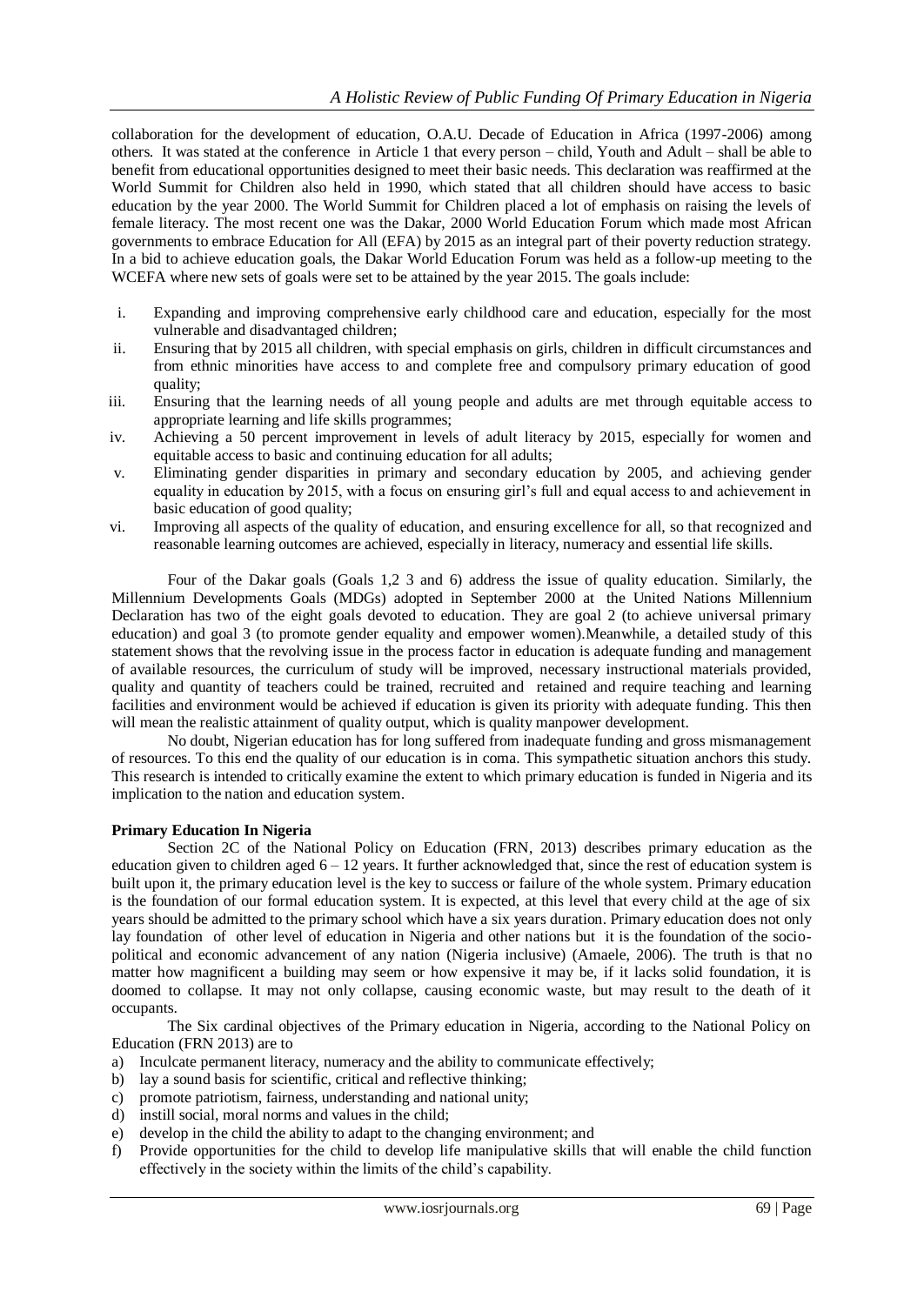It was made clear in the policy that "In pursuance of these objectives, "Primary education shall be compulsory, free, universal and qualitative". Therefore, from the cardinal objectives above, primary education input is expected to produce two category of Nigerians. The first are those who would prepare physically, mentally, socially, morally and spiritually to functionally serve and contribute to the development of the sociopolitical and economic growth of the nation. The other category are those who would be admitted to study, in the post primary institution within and outside the country. It is therefore important to state clearly that, any mistake made in producing substandard quality manpower at this foundation level, will produce a recurring problem in all facets of the society.

This was strongly accepted in Akinyemi, (1982) Identification of some basic problems of primary education which includes:

- i. Expansion of primary education without due regard to adequate teacher strength.
- ii. General lack of systemic planning of primary education activities.
- iii. Haphazard school inspection by ministry inspectors.
- iv. Inadequate and insufficient instructional material-textbooks, modern teaching aids.
- v. Inadequate financing and poorly managed resources.
- vi. Ineffective management of schools
- vii. Obsolete supervisory techniques by teacher educators.
- viii. Over enrolment resulting in overcrowded classroom.
- ix. Poor physical facilities- school building and classrooms.

These observations above were made over two decades ago but the situation on ground is more sympathetic. A close look at the observed items above shows that almost all the listed items above rest squarely on inadequate funding especially item i, iv v, vii, viii and ix because with adequate funding and prudent management, adequate teachers strength would be enhanced and overcrowded classroom averted. Also the problem of inadequate and insufficient instructional materials would not have existed. Similarly the issue of physical facilities would have been settled. In line with this, Morphet (1975) argued that, "the financial provisions for education established the limit with which schools and educational institutions must operate; they also determine the quantity and quality of education it provides". Agheta (1984) corroborate this view, maintaining that the success of any school rests on the resources made available to it. He argued that all other vital element in the school can be obtained if adequate fund is made available.

Certainly, it is evident with the views above that, if primary education in Nigeria is to meet up the genuine desires and needs of the nation, it must be adequately funded and prudently managed. But, how then is this level of education funded?

#### **Historical Perspective Of Funding Primary Education In Nigeria**

Western education came into Nigeria through the European missionaries, in 1840s. This move was, Partly in response to the invitation of some of the ex-librated slaves from the Yoruba land and the zeal on the part of the missionaries to evangelize ( Amaele, 2003).

Between 1842 and 1872 the funding of primary education in Nigeria was purely on charity. In other words schools were funded by the various missions through the Sunday (Church) collection and donations from parents (home) churches. This affected the early expansion of education in Nigeria in quantity and quality. Public interest in the funding of primary education in Nigeria came in gradually in 1872 when the then colonial government released the sum of thirty pounds to the three leading missions; Christian Missionary Society (CMS), Wesleyan Methodist and the Roman Catholic Mission. The grant-in-aid was increased to three hundred pounds annually in 1874 and in 1876 it was further increased to six hundred pounds. (Fafunwa 1974).

From 1882 the colonial government interest in education began to increase, not only in the area of funding (grants) but, also in policies. It issued an education ordinance in 1882,1887,1916 and 1926 Education Codes. The grant given by the colonial government was specifically for school building and teachers' salaries (Osokoya 1995). The period 1901-1952 witnessed more of educational financing by the missionaries and voluntary agencies than the colonial government. The 1926 Education ordinance actually laid the foundation of the Nigerian education system (Adesina 1977) the ordinance differ from the 1882 ordinance in the sense that it allowed for the inspectors of the schools to group schools into A, B, C and D categories according to the level of efficiency and tone of the schools. Although the native administration expended various amount of money on education in the southern province, much money was spent on education by the voluntary agencies. In the Northern Province, some pupils in the elementary schools were exempted from paying school fees on ground of poor parental socio economic background. Majorly this educational development was recorded in the south. In the northern part of the country where Islam culture look precedence over western culture, it took the diplomacy of Lord Lugard and others to arrange for secular education programme there. Therefore, the education was jointly controlled and founded by both the colonial government and the emir (Osokoya 1995).Despite the effort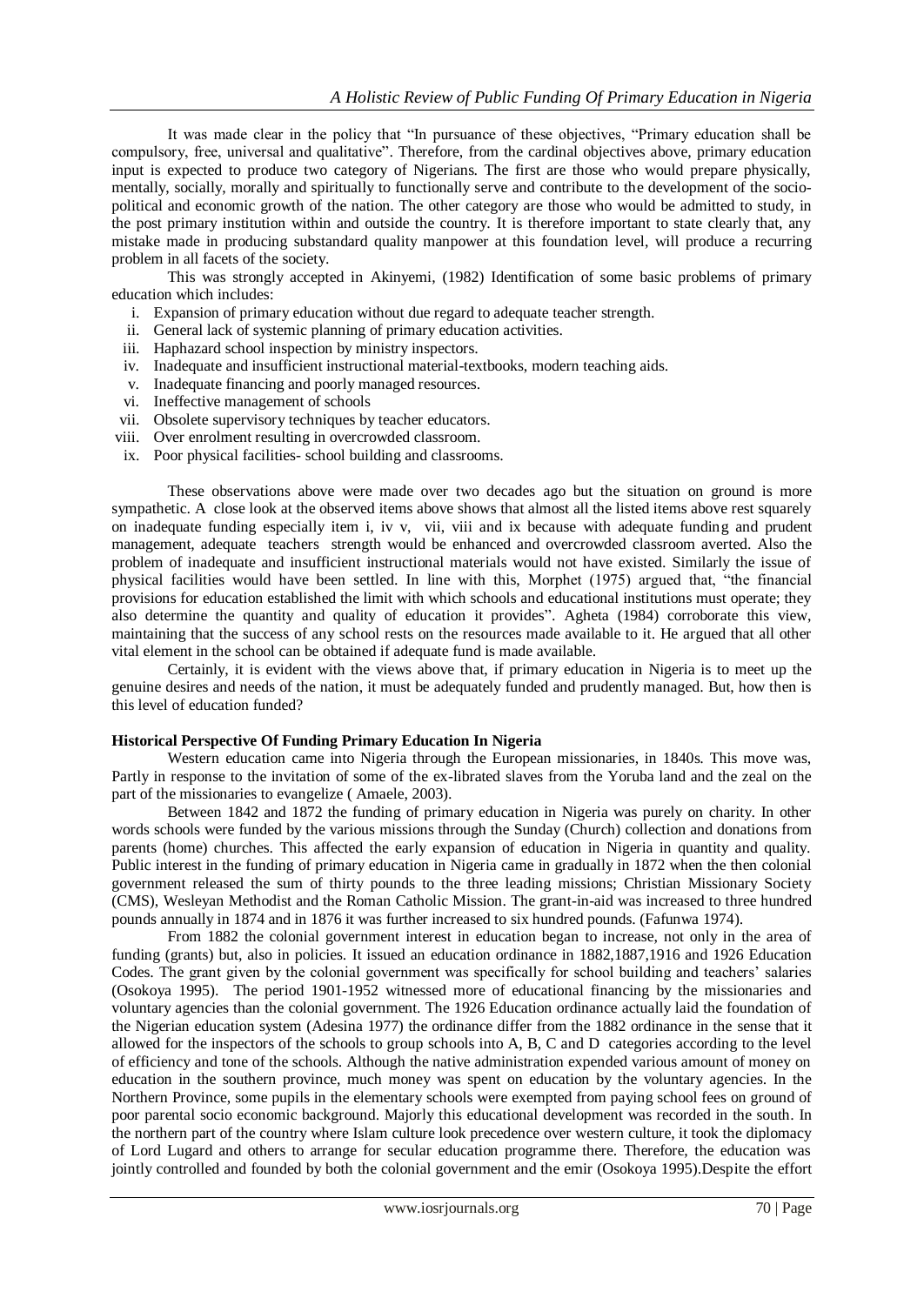made by the various mission bodies, the colonial government, the emir (in the north), organizations and individuals in the establishment of primary education, inadequate funding was still observed as one of its major constraints, hence this resulted in low patronage, acceptance and coverage of this foundation level of the education system

In 1951 the colonial government in Nigeria, through Macpherson Constitution empowered the three region in Nigeria (North, East and West), to make law and regulations on education within their own jurisdiction. The western region then under the Action Group government led by Chief Obafemi Awolowo launched free and compulsory primary education in 1955. A lot of public fund was allocated to education in the region to the point that other sectors began to suffer starvation of fund. Taiwo (1982) observed that primary school enrolment rose from 456,000 in 1954 to 811,432 in 1995 while the regional funding of education increased from 2,223,390 pounds in the 1953/54 to 6,306,495 pounds in the 1955/56 session. The Eastern region launched their own free primary education in 1957, but it was less successful as compared to their western counterpart.

Nevertheless, both the Banjo commission and the Dike commission set up by the western region and the eastern region respectively advised that it would take each region close to their total annual budget to run an effective and efficient universal free compulsory primary education (Osokoya,1995). The report of the commissions, which was highly advisory, affected public funding of education in the regions and concept of free and compulsory primary education.

Public funding of primary education before and after independence became a regional affair. The richer and more visionary the government the more funds are allocated to the region. In 1974, General Yakubu Gowon made an open declaration of his interest in free primary education, but was ousted in1975. His successor Late General Muritala Mohammed, followed up this dream but could not live to execute it before he was killed in 1976. General Olusegun Obasanjo who succeeded him transformed the ideas to action in 1976. From then, primary education nationwide became "free and compulsory" in principle Amaele, (2006) asserted, he went further to stress that although the history of universal free primary education in Nigeria has witnessed a lot of expansion and numerical growth of schools at the primary level, the quality has always been issue of concern. There seem not be a balance between increase and adequate funding to make for the desired quality.

#### **Modalities/Sources Of Primary Education Funding In Contemporary (Nigerian) Society**

The National policy on education states clearly that education in Nigeria is no more a private enterprise but a huge government venture that has witnessed a progressive evolution of government's complete and dynamic intervention and active participation (FGN, 2013). From the above introductory statement, the government of Nigeria, in principles, assumed sole proprietorship of education. Although it has not been easy to have a reliable and comprehensive statistics of amount of funds coming from government to primary education (Hencliffe 2002 cited in Okeke, 2005) but the Federal Government provides, by law , not less than 2 % of its Consolidated Revenue Fund (CRF) as intervention to state for the implementation of the UBE programme with the criteria for fund utilization of UBE intervention fund to the states and Federal Capital Territory as pre-primary Education (5%); primary Education (6%) and junior secondary level (35%) Anibueze & Okwo, 2013, UBEC, 2014).

The 2% CRF is disbursed to the states in the following proportions:

- 1) 50% as matching grant (i.e. fund contributed by both Federal and state government, on equal basis). The none-matching grants include;
- 2) 14% fund to address Educational Imbalance among and within states.
- 3) 0.5% incentive to states for good performance
- 4) 2% funds for the education of the physically and mentally challenged children
- 5) 2% funds for monitoring of UBE programmes.
- 6) 10% for teachers development
- 7) 15% for instructional materials

The Education decree No of 1993 stipulates that all companies operating in Nigeria with a minimum of 100 employees are required to contribute 2.0 percent of their pre-tax earnings to the Education Tax Fund for the purpose of funding Education (Okeke, 2005). But with the revised National policy on Education, this Education Tax has been pegged to 1.5% as against the formal 2.0% (FGN, 2013). Therefore, the Federal intervention in UBE is funded through the 2% of the Consolidated Revenue Fund (CRF) of the Federal Government, the funds/Contribution in forms of Federal Government Guaranteed credits and local/International donor grants. The federal intervention fund to states will be used for the purpose of broadening access, improving quality and ensuring equity in basic education, but not for teachers" emoluments and overload costs. The components of the intervention are as follows: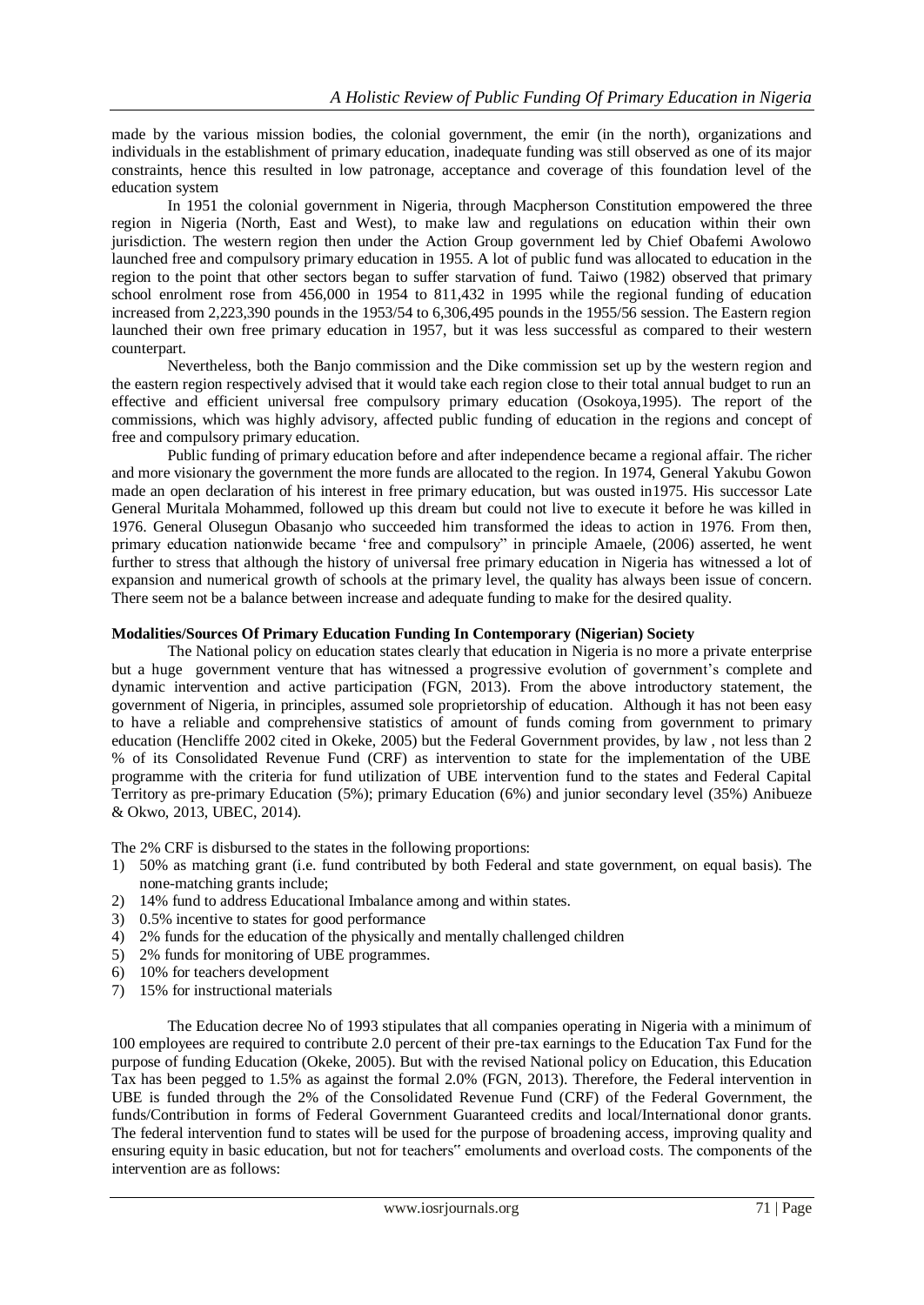- a. Substantial party of the CRF will be disbursed to states as matching grants;
- b. Part of it will be disbursed to states for special intervention to support
- 1) Initiatives by states to correct educational imbalance
- 2) Efforts by states to provide special education for the physically and mentally
- 3) challenged;
- 4) Efforts by states to implement school feeding program.
- 5) Disbursement of funds to states will be through SUBEBS, for renovation, construction,
- 6) furnishing,

c. Disbursement of grants to states will be dependent on the provision of 50% counterpart funds by states.

d. UBEC may withhold further disbursement to a state if it is not satisfied that funds earlier disbursed had been judiciously utilized.

To access the funds, all states shall present acceptable annual implementations plans based on EFA/MDGS and those projects and program that address their peculiar educational problems (UBEC, 2004). State governments also fund education. Their source is primarily their allocation from the federal account, their state VAT and state generated revenue through local taxes, school levies etc. States fund mainly secondary level of education and a significant part of tertiary education which the state established themselves. Earlier than April 2002, they were not involved in funding primary education when funding meant for primary education was not channeled to states. But since April 2002, states control and fund primary education with funds sent specifically for primary education through UBEC. Local governments are also involved in funding education at the primary school level. Local government revenues come from statutory allocations from Federal Account proceeds from VAT and internally generated funds. On the teacher"s salaries, State government is responsible for secondary school teacher"s salaries, why the deductions from local government allocation which is channels to SUBEB account is used for the primary school teachers salaries in other words, primary school teacher"s salary is a local government responsibility.

But in reality, with all these intervention from the three ties of government above, Government: investment in education falls short of public expectations. The percentage revenue allocation to education has been grossly inadequate. UNESCO, for instance, believes that education sector to be properly rejuvenated and offer the much needed impact, governments of member countries ought to channel at least 26 per cent of their national budgets to education alone. But is not news that, for so many years after the official pronouncement of Universal Basic Education in Nigeria, Nigerians are told that the solution is not in view. For instance, On 4<sup>th</sup> October 2002, the chairman, House of representative committee on education, Dr, Matazu was reported to have stated that the allocation of 26 percent of annual federal budget to education as recommended by UNESCO is not feasible, he said UNESCO suggestion is laudable but could not be implemented " because other sector needed equal attention. (Amaele, 2006).

Even though the Federal Government of Nigeria has received commendations from stakeholders for appropriating N426.53 billion to education in the 2013 budget, a critical examination of the entire N4.92trillion (\$32billion) budget proposal presented by President Goodluck Jonathan to the seventh National Assembly clearly showed a modest increase by only five per cent from that of N4.697 trillion in 2012.(Daily Independent, 2013)

Relying on the benchmark advocated by UNESCO, it is still implicit that the education sector still faces the problem of inadequate funding. A cursory analysis into the 1999 and 2001 budgetary provision for education showed that 16.77 per cent and 4.08 per cent of the country"s budget went to the sector; in 2011 it got 10.24 per cent. While in 2013 budget it represents 8 percent, a far cry from the 2011 appropriation.

Therefore, Nigeria is one of the countries within the African continent that has been termed educationally disadvantaged and almost at its precipice, owing to a myriad of problems bedevilling the sector. Chief among these constraints remain the issue of poor funding of the sector, for which the United Nations Education and Scientific and Cultural Organization (UNESCO) and other stakeholders have consistently advocated for an increase.(Daily Independent, 2013)

A lot of reasons have been advanced for the poor funding of education in Nigeria, these includes lack of genuine focus in education by government, this shows that adequate priority attention is not given to education resulting to careless and unrealistic budgetary provisions: none enforcement of Decree No. 17 of 1993 Education Tax; Inadequate educational statistics in terms of student enrolment, number of classes and other facilities; unsteady economic growth resulting in unending importation and inflation; political instability caused by self centered corrupt leadership and corrupt followership (Amaele, 2006).

#### **Effects Of Poor Funding Of Primary Education**

Poor funding for education effects the younger generations of people, the same people that will be running our country in the future. Poor funding leads to schools having to cut down on supplies that are needed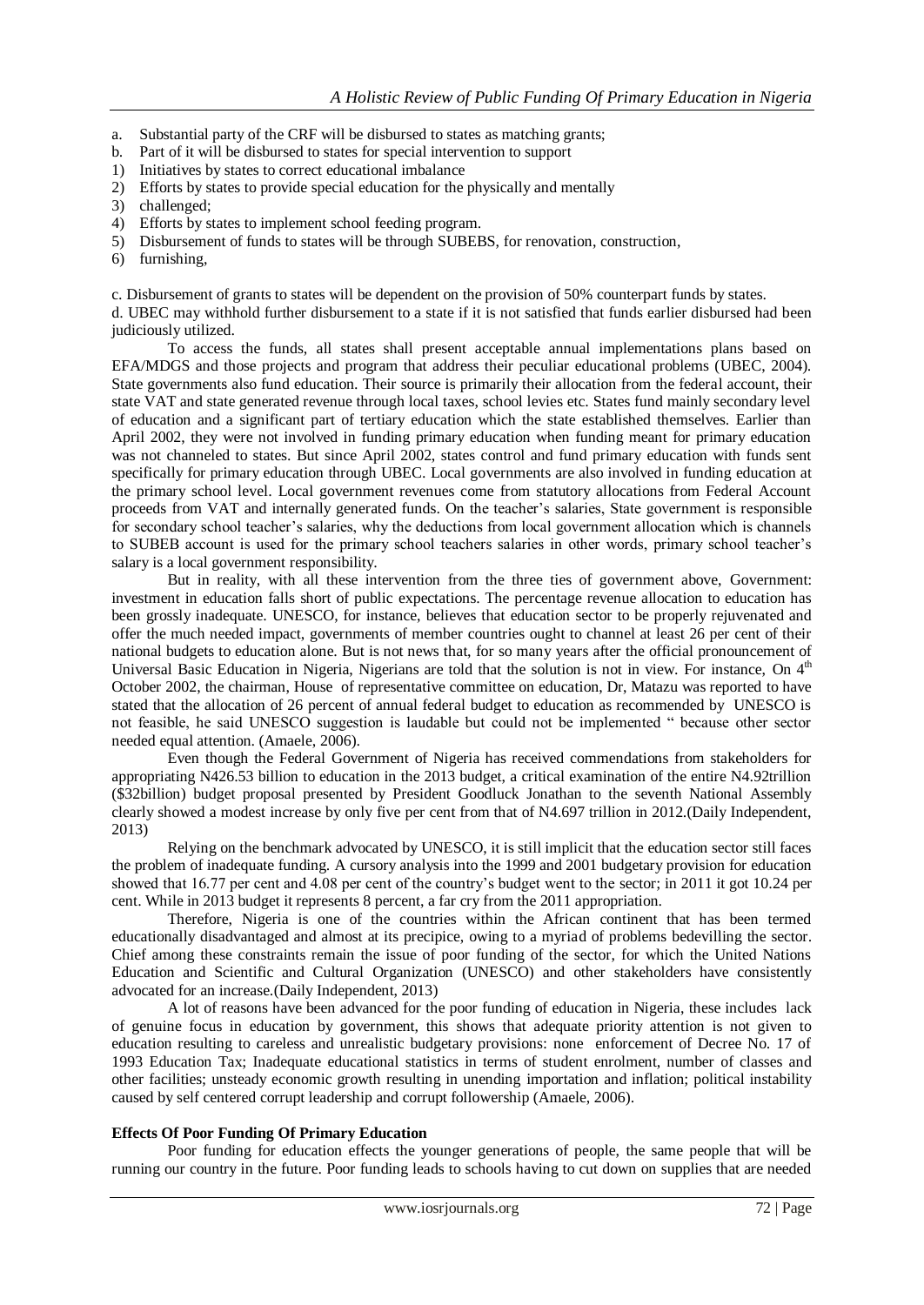to give children a proper education. For example, books are in a short supply, computers, or research sources are in short supply, budgets get too low to have any educational field trips, teachers are not being paid well, therefore leading to less interest in that occupation. Schools need funding to be able to run and to be able to give children the proper education that they deserve. X-raying the plight of teachers generally, occasioned by poor funding Denga (1997) observed that the inadequate salary paid to teachers make teachers vulnerable to ridiculous lifestyle. Some of them, he observes still manage to teach without salary for moths, while most of them, cannot do any honest work. They engage, therefore, in low-cost behavior such as negotiating grades with students for financial exchange as well as sale of examination papers, etc. This has resulted into poor education standard at primary level, lots of out of school children and dilapidated structures of existing schools which has remained unmaintained as a result of this financial deficiency to primary education.

Poor inadequate funding is also consequential to the unfavorable school environment observed today. It is no more a secret that some of our primary school pupils learn under unconducive environments like dilapidated classrooms, under trees and other unsafe circumstances. In some of the schools where classroom exits, pupil either squat, stoop or sit on rough floor to learn. Commenting on education facilities Denga further said that educational facilities have lamentably dwindling and the reading materials in our library have become obsolete. He observed that rush to quick money rather than quality education appears to be main objective.

Money indeed is needed to train, retrain and develop the primary school teachers, to put u new buildings and other learning and teaching facilities as well as maintain the existing ones for effective functioning of the school. This view was aptly upheld by agheta (1984) stating that the success of any school rests on the resources made available to it He argued that all over vital elements in the school can obtained if adequate for is made available.

Regrettably, the National Primary Education Commission (NPEC) survey of 1990/1991 revealed that about 4.9% of schools in the country have no school building. In some states the situation is unbearable. Fir instance, Benue state has (21.24%), (Oyebamilade 2003). The same also revealed that there is the acute shortage of teachers" and pupils furniture to the level of 62.5% and 62.4% respectively. The story remain the same as of today, poor funding and mismanagement of available resources affects virtually every aspect of our education. Abisogun-Alo (2002) vividly acknowledges the fact that "education cannot be prosecuted in vacuum." She observed that:

The buildings for teaching and learning in any institutions are too few for efficient education delivery. They are also frankly dilapidated and outdated….Most schools have no libraries. Those with rooms/spaces so designated-have scant, outdated material to show. The school programmes too, are often unworthy. Poor funding result to poor and unhealthy school environment leading to pupils, and staff being exposed to diseases, accidents and consequent death. For instance, some of the dilapidated buildings could collapse on some pupils wounding or killing them. The leaking roofs and open classes may also cause pneumonia (cold) and other adverse health hazards. It may also discourage the pupil's interest in schools, thus leading to early drop out. Poor funding could result to massive failures and poverty.

# **II. Conclusion**

Primary education is the foundation of our education system, it constitutes a significant aspect of Nigeria education, apart from providing the necessary foundation upon which the rest of the education system is built, it also serves as the only source of secondary education intakes. The national policy on education describe this sector of education as the key to the success or failure of the whole system. The importance attached to this level of education made the federal government to declare it a tuition free, compulsory and universal (FGN, 1998)

Its therefore disturbing that studies across the country shows the existence of qualitative education as observed in the increased number of primary schools and intake of pupils, ut vey low quality in terms of the output produced. This is mainly caused by inadequate funding. The same average percentage of funds (even sometimes decreased) is allocated to education without considering the increased number of pupils enrolment, this results to lack of human and material resources, un-conducive learning environment, poor facilities, general indiscipline among staff and pupils as well as threatened motivation of teachers and pupils.

# **III. Recommendations**

Considering the forgoing, the paper recommends that

- 1. Twenty six percent of the national, state and local government annual budget should be allocated and properly managed for education as UNESCO demands.
- 2. Government should review and commenced proper implementation of education tax to make various companies remits 2 % of their annual income to education and a monitory team from government anticorruption agency should be set up to ensure the judicious use of the resources allocated.